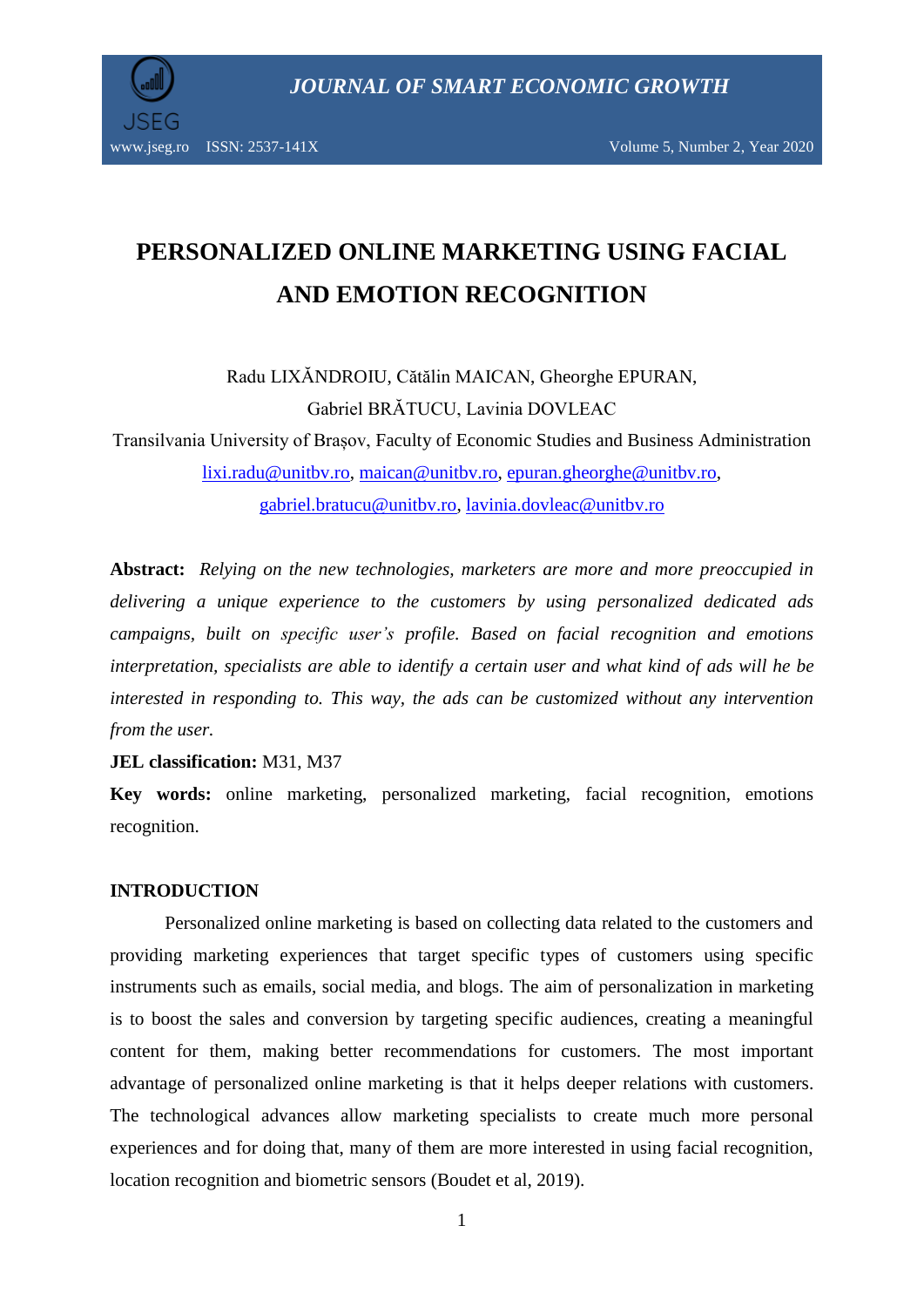

www.jseg.ro ISSN: 2537-141X Volume 5, Number 2, Year 2020

But despite all the advantages seen by marketers in using new technologies for developing their business, they have to be aware of the customers' resilience for this new approach, because many of them consider that their privacy is invaded. One survey was conducted in 2017 which includes responses from over 3,500 consumers in the UK, US, France and Germany about the impact of technology to the in-store shopping experience. Consumers were asked also about facial recognition, which was considered rather 'Creepy' than 'Cool' (RichRelevance, 2017).

This paper focus on highlighting the advantages of using facial and emotion recognition, as a useful tool for providing meaningful experience to customers, considering and protecting their privacy. The first section of the paper explain the evolution of one-to-one marketing, from direct marketing to email marketing and then to personalized online marketing. The second part of the paper provides an example of how facial and emotion recognition works, using human subjects who agreed to participate in this experiment and have their personal data mentioned in this paper.

### **THE EVOLUTION OF PERSONALISED MARKETING**

One-to-one marketing or **direct marketing** use any media channel that can send a direct message to a consumer. These media channels are "addressable", thus differentiating themselves from "mass" media, such as television, radio or billboards (Anshari et al., 2016), (Doya & Taniguchi, 2019), (Różewski et al., 2019).

The advantages of direct marketing are:

- Targeting The most important aspect of this type of action is its ability to accurately target existing customers. If there is a list, it can also be used effectively to prospect the market. But with the advent of email, websites and cookies, organizations can have a dialogue with their customers via the Internet, in a much cheaper and easier way.
- Personalization Direct actions (such as emails) can be addressed personally to the client and can be adapted to his needs based on previous transactions and data collected.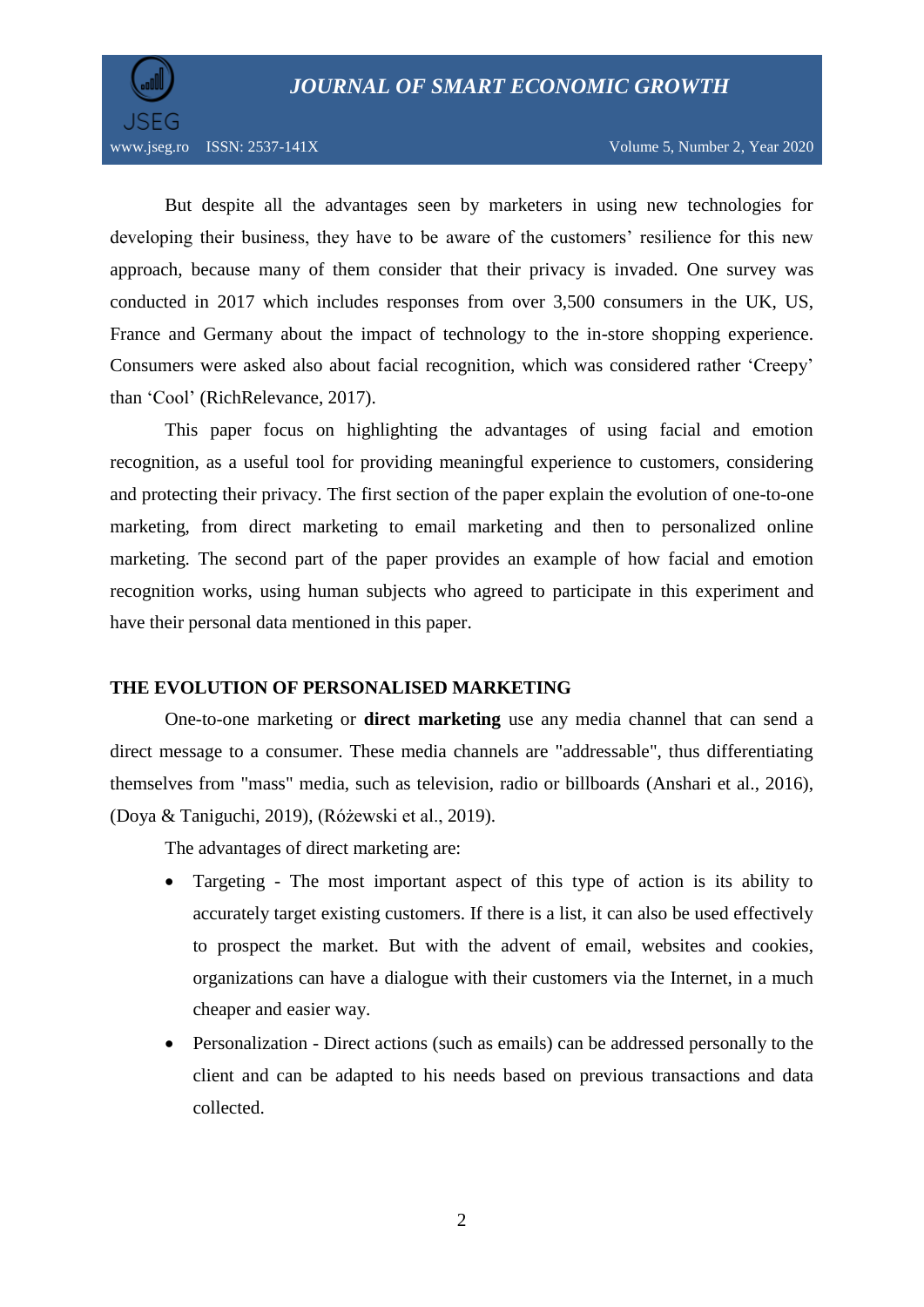

- Optimization Due to its measurability, direct mail can be tested to get the optimal list; the optimal offer. Then the best results can be applied to a wider audience to get the best results.
- Data accumulation The answer, as well as its lack, can be added to a database, allowing future shipments to be even better targeted.

The main disadvantage is the cost which is higher than any other form of "mass" promotion. However, the loss rate is much lower.

For the moment, the most used media channel in direct marketing is **direct mail**. Direct mail means sending advertising materials addressed using email services. One of the most visible forms, from the consumer's perspective, of the entire direct marketing activity of the organization, refers to the design, organization and development of direct mailing campaigns. (Lock, 2019), (Reisman et al., 2019)

The main reasons that determined the development of direct mail as a major way to implement the direct marketing campaigns of organizations are<sup>1</sup>:

- the high degree of orientation provided by direct mail campaigns allowing the organization to address an precisely defined audience, specified in relation to the mass of consumers according to its various geographical, demographic, psychographic or behavioral characteristics;
- its measurable nature, a feature associated with all direct marketing activities carried out by the organization, facilitating the assessment with a high degree of accuracy and precision of the reaction of targeted consumers through direct mail campaigns and thus contributing to the improvement of subsequent campaigns in terms of their results;
- the accuracy of communication with the target consumers through its specific campaigns, derived from its high degree of orientation, the organization having the opportunity to communicate quickly, concisely and efficiently with the public with which it wishes to come into contact:
- the efficiency of the specific campaigns, these can be oriented more and more precisely, as they unfold and redesign, eliminating the additional costs induced by communicating with consumers less or not at all receptive / interested in the

 $\overline{\phantom{a}}$ 

 $^{1}$  https://administrare.info/domenii/economie/5585-campaniile-de-direct-mailing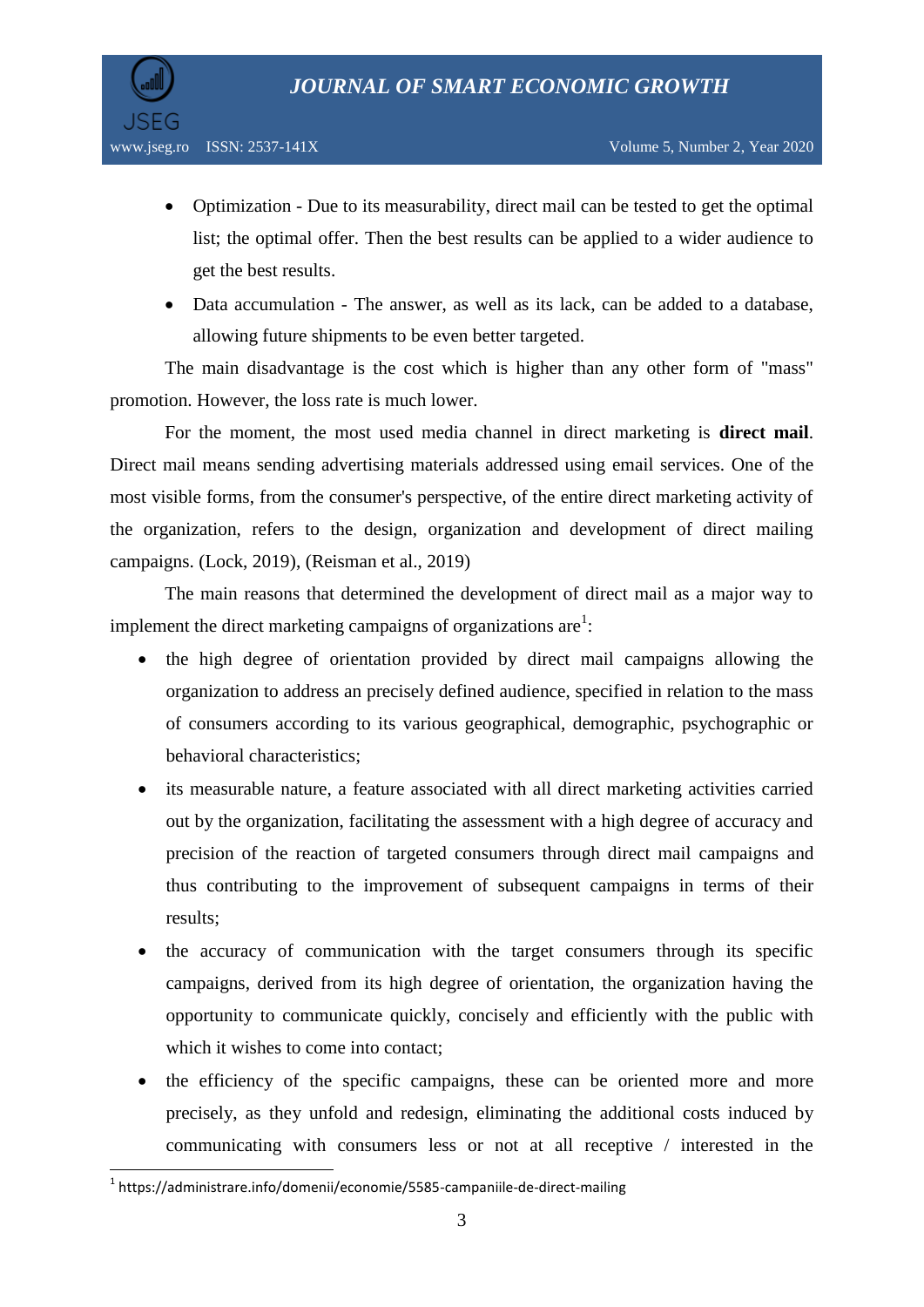

organization's products or services and, no less, savings at the level of communication costs

New technologies have leaded the approach of customer to a new level and also the direct marketing techniques evolved based on the data provided by facial and emotions recognition.

## **CREATING PERSONALISED MARKETING USING FACIAL AND EMOTION RECOGNITION**

Many companies have made the transition from a generalized business model to a customer centric one. After understanding the client's needs and orienting towards solving them, we reached the personalization stage. (Zaim et al., 2019), (Dai et al., 2019), (Bortko et al., 2019)

A very efficient personalization system in marketing is that of personalizing advertisements, through which each user has a unique experience, adapted to his profile. Based on facial recognition, possibly the state of emotions, we can identify the user and what ads he will respond with interest. In this way, the ads can be customized without any intervention from the user; it is not necessary to authenticate, to say a username or other identification elements.

Facial recognition involves identifying facial features, such as eyes, nose, and mouth, of different people in pictures or movies, and comparing these features with databases that contain similar information to accurately identify people or facial expressions. Today, this technology is widespread. It is found in Smartphones, web applications, security systems, which usually use it for authentication. (Taskiran et al., 2020)

Facial recognition, compared to other technologies, does not particularly require the cooperation of data subjects.

Before the facial recognition process, it is necessary to create an image gallery. Basically, the image gallery represents the set of biometric models based on which the features of individuals are identified, during the data comparison process.

The facial recognition process involves the following steps<sup>2</sup>:

 $\overline{\phantom{a}}$ 2 https://www.scientia.ro/tehnologie/39-cum-functioneaza-lucrurile/741-cum-functioneaza-recunoastereafaciala.html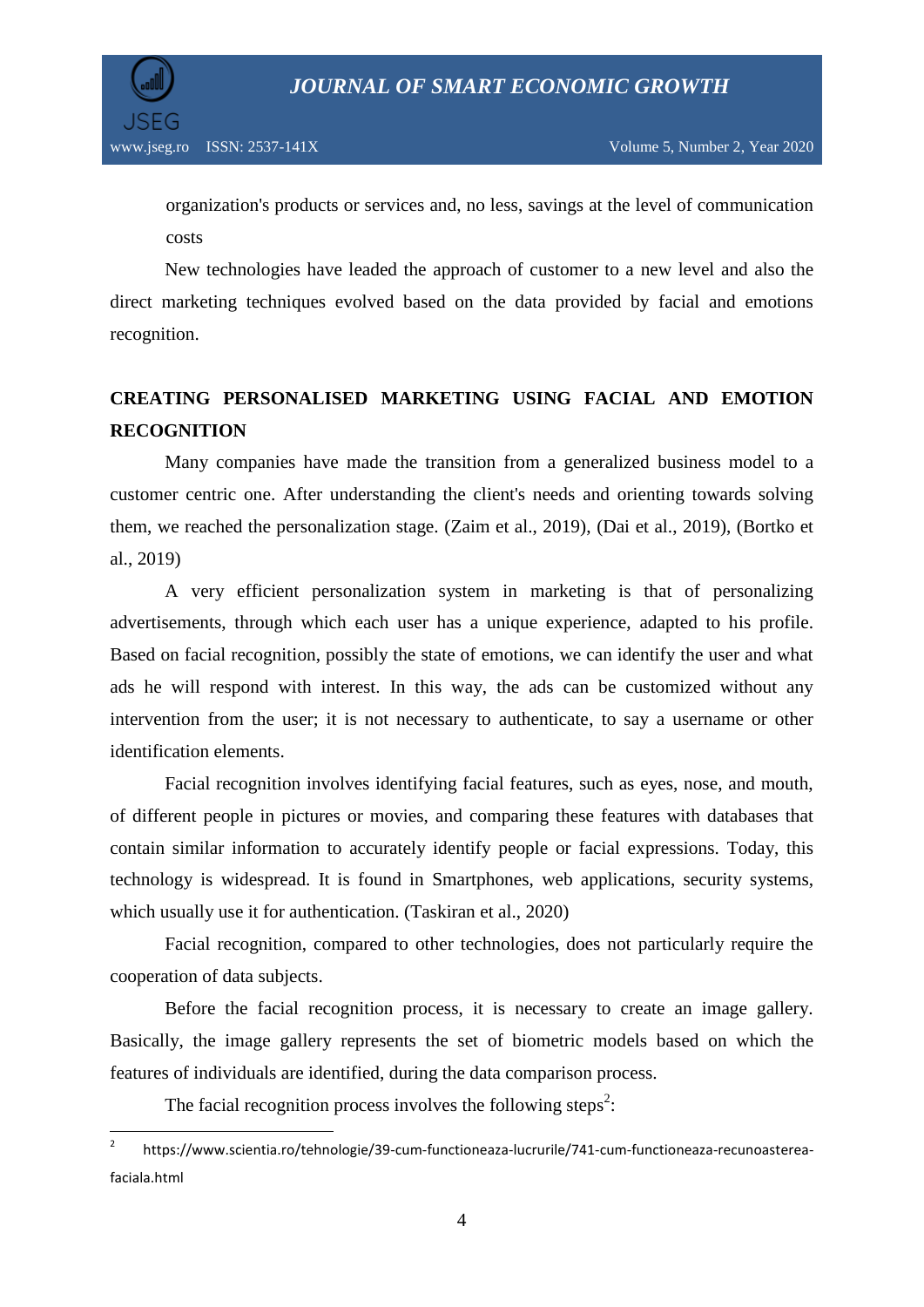

Fig. 01 - The steps for facial recognition process

5. Declaration of identity

**1. Image capture -** The first step is data collection (physical features). Image capture is done with a camera, which can save information in digital format.

**2. Face identification -** The identification process begins with identifying the face in the entire image that usually contains other objects, buildings, backgrounds or in some situations, other faces. If it is very easy for a person to distinguish between the face of an individual in a picture, the computer system decides which pixels belong to the face and which do not. The facial recognition system will standardize - as much as possible - the image so that it has the same dimensions, rotation, brightness as the images contained in the image gallery. This standardized image is processed by the facial recognition system.

**3. Extracting** features to create a model based on the data collected, assumes that in the process of extracting features a mathematical representation is generated, called a model (or biometric reference). This model is saved in the database, which is the basis of recognition. The biometric model is a facial recognition algorithm that transforms the face image (in the form of pixels) into a simplified mathematical representation.

Geometry and photometry (measuring the intensity of light sources) are the basis of facial recognition algorithms. The basic algorithms used in facial recognition use only geometry, identifying only the relationships between the main features (positioning of the eyes, nose and mouth). This method is dependent on the detection of all features which in some cases is very difficult due to the variations in brightness present in the image and especially the shadows and dark areas.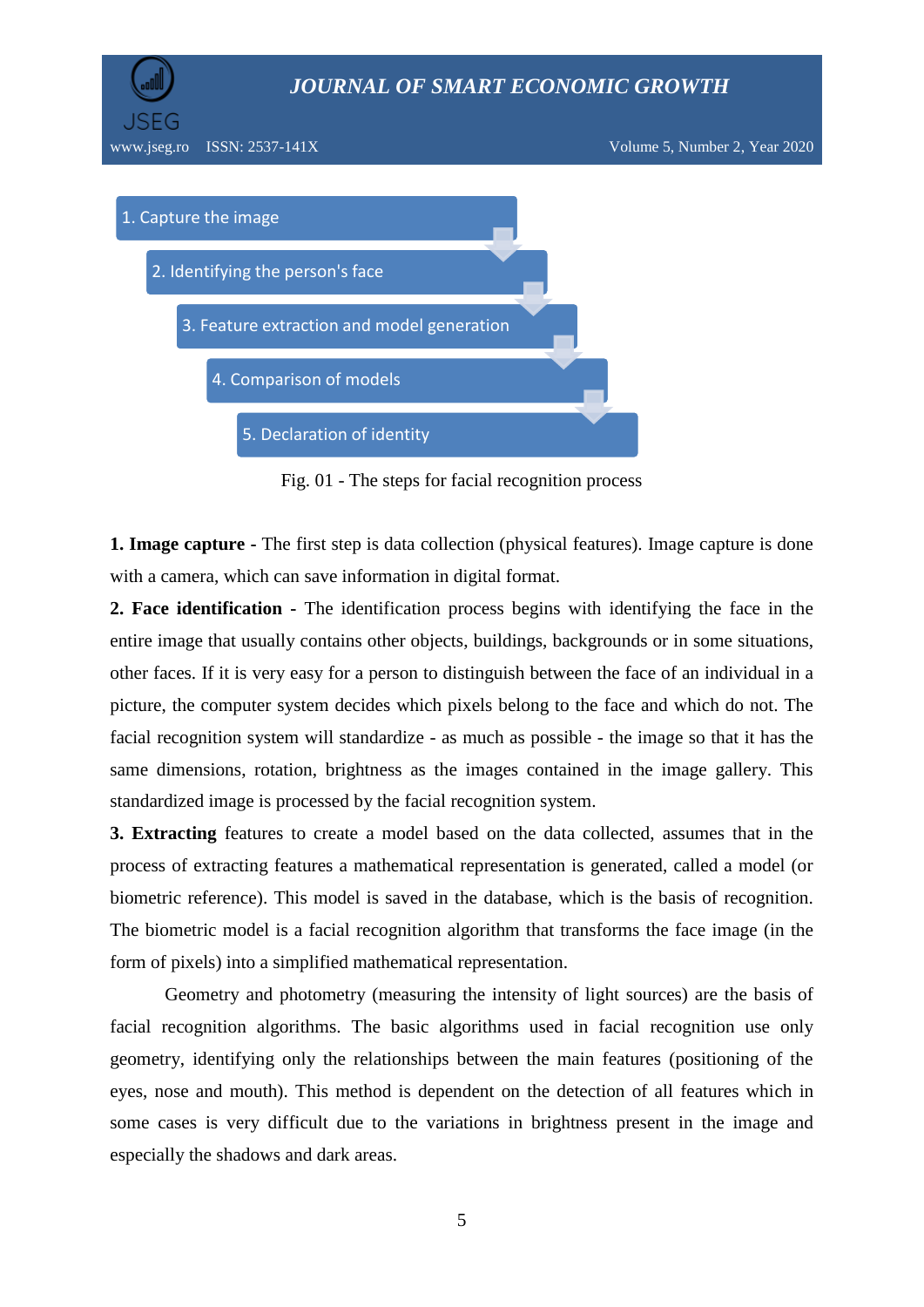## *JOURNAL OF SMART ECONOMIC GROWTH*



In practice, one of the most used algorithms is the Principal Component Analysis (PCA). The PCA technique converts each two-dimensional image into a one-dimensional vector and selects the features that differ the most from the rest of the image. After extracting the features, a unique model is generated that corresponds to each image. This model is associated with a score.



Fig.02 - The process of identifying facial features

**4. Comparison of models -** The next step is to compare the data collected with the image of the individual. The identification application compares the score obtained for the analyzed image with those of the images in the gallery.

**5. The declaration of identification** - The last step is determining whether the compared data matches the database. The closeness between the two scores is large enough to determine the matching of the two images. The declaration of identification is sometimes established with 100% certainty by the human factor (computer systems, no matter how efficient they are, currently have an error rate).

The performance of the facial recognition system depends primarily on the image quality. For high accuracy, the image must capture the individual in front and must have the right brightness and contrast. At the same time, the eyes must be open and the image has as few shadows as possible. The system is sensitive even to facial expression. Thus, a wide smile can lead to less effective recognition results.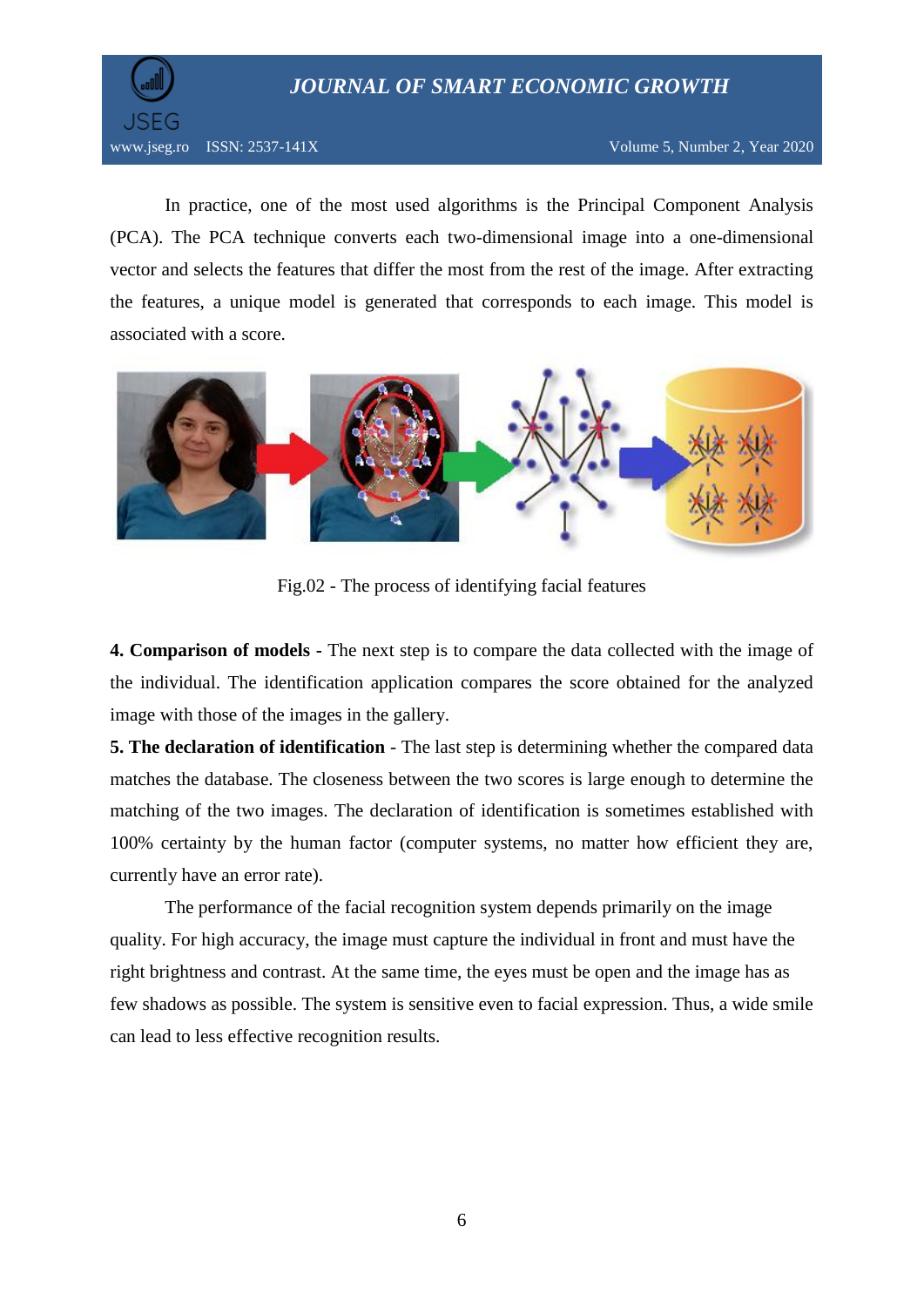

Our study was based on the example of the other facial recognition algorithm developed as an Open Source project - "face\_recognition"<sup>3</sup> by Adam Geitgey. This algorithm was created in the Pyton programming environment, and can be used for free by anyone.

Recognize and manipulate faces from Python or from the command line with the world's simplest face recognition library. Built using dlib's state-of-the-art face recognition built with deep learning. The model has an accuracy of 99.38% on the Labeled Faces<sup>4</sup> in the Wild benchmark. This also provides a simple face\_recognition command line tool that lets to do face recognition on a folder of images from the command line.

 $Dlib<sup>5</sup>$  is a modern C++ toolkit containing machine learning algorithms and tools for creating complex software in C++ to solve real world problems. It is used in both industry and academia in a wide range of domains including robotics, embedded devices, mobile phones, and large high performance computing environments. Dlib's open source licensing allows you to use it in any application, free of charge.

## **EMOTIONS RECOGNITION**

The sentimental visualization function comes as a complement to the facial recognition function. Basically, after the person in an image is recognized with a person in the database, the facial features are analyzed. (Can et al., 2019)

Feelings of joy, sadness, neutrality and nervousness are recognized based on mathematical algorithms that analyze over 180 points of the face.

For each face, the system calculates percentages for these fundamental feelings that are then displayed.

Our study was based on the project *Emotion detection using deep learning algorithm* <sup>6</sup>developed by Atul Balaji (Research Engineer (AI) at Ola Electric) as an Open Source Project. This project also created in the programming environment Pyton, aims to classify the emotion on a person's face into one of seven categories, using deep convolutional neural networks. The model is trained on the FER-2013. This dataset consists of 35887 grayscale,

 $\overline{\phantom{a}}$ 

<sup>3</sup> https://github.com/ageitgey/face\_recognition

<sup>4</sup> http://vis-www.cs.umass.edu/lfw/

<sup>&</sup>lt;sup>5</sup> http://dlib.net/

<sup>6</sup> https://github.com/atulapra/Emotion-detection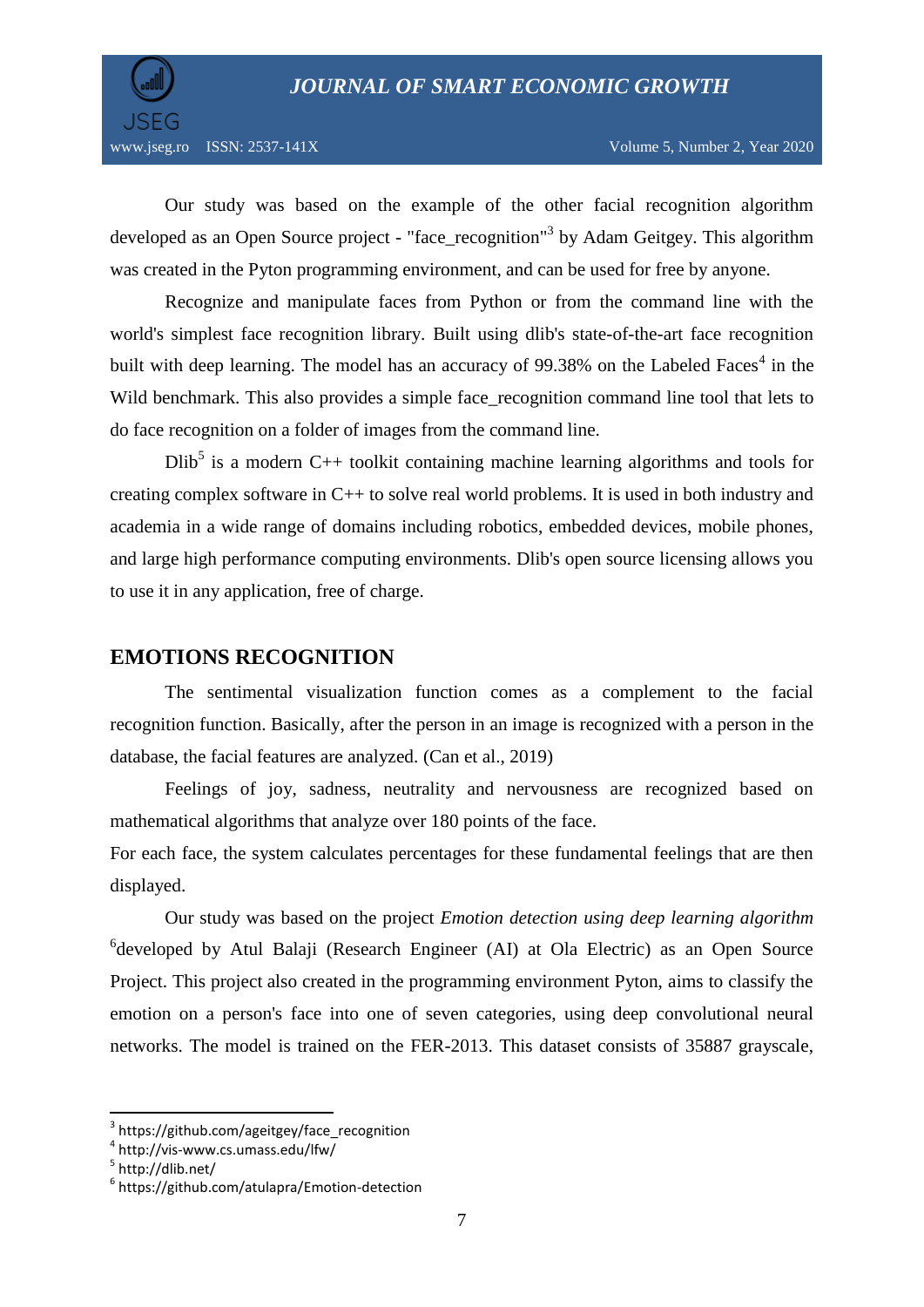

48x48 sized face images with seven emotions - angry, disgusted, fearful, happy, neutral, sad and surprised.



Fig 03. – Example – Feelings recognition: Joy 55%, Sadness 15%, Neutrality 3%

The feeling identification algorithm works for absolutely all the faces identified in a picture.



Fig 04. – Example – Identifying people and the feelings for several people in the same picture

#### **CONCLUSIONS**

In our study, we tried to combine facial recognition with emotion recognition (figure 06), proposing to marketers to obtain the identification of the person as well as the emotional state without any involvement of the person. Based on this information, to the identified user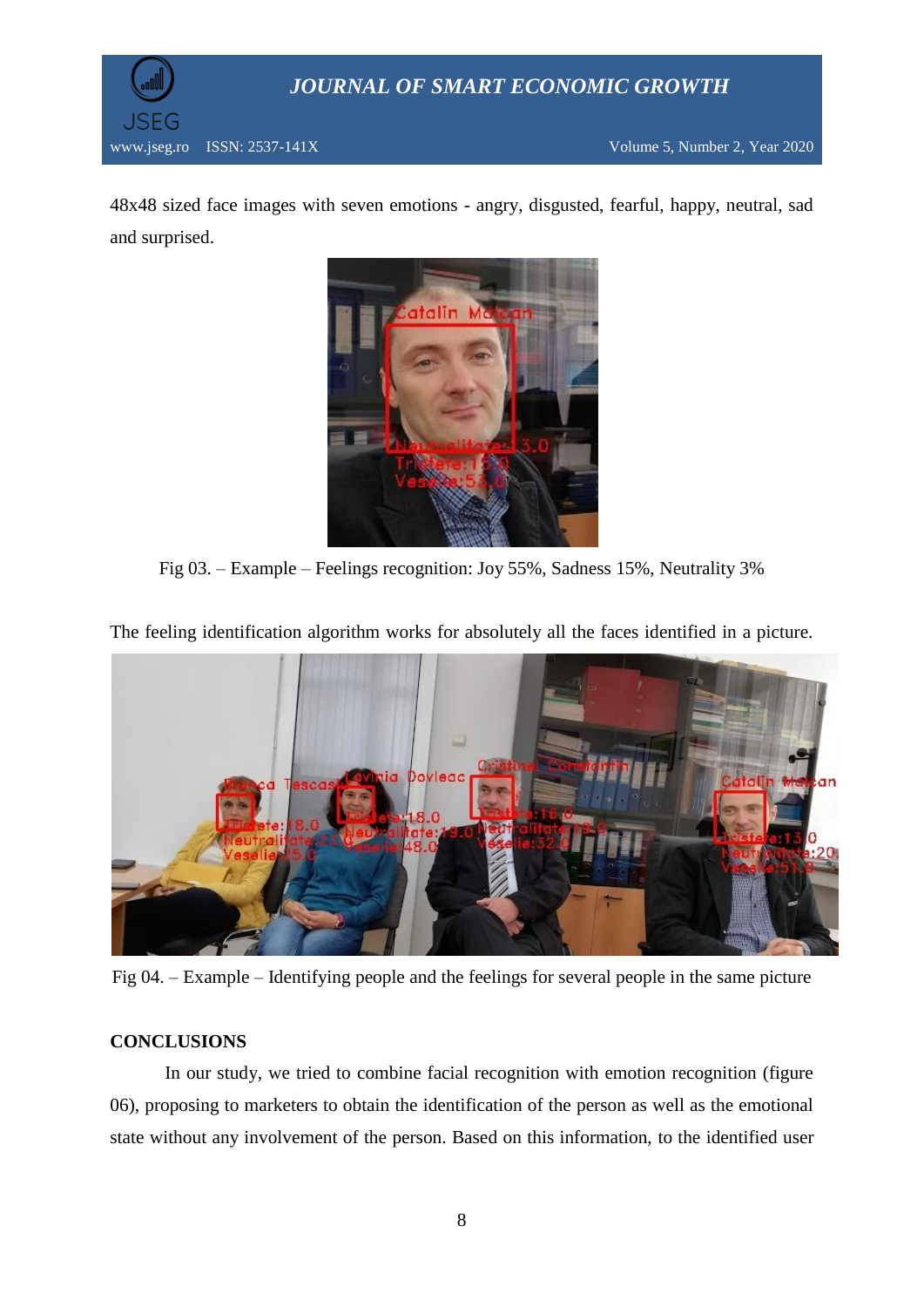

can be offered a series of personalized ads that have a close connection with his preferences and especially with his emotional state at that time.

As a future direction of research, we find a very interesting possibility to customize ads for each individual based on other artificial intelligence algorithms.

**ACKNOWLEDGEMENTS:** This article was supported by a grant of the Romanian Ministery of Research and Innovation CCCDI-UEFISCDI, project number PN-III-P1-1.2- PCCDI-2017-0800/86/PCCDI/2018.

**CONFLICTS OF INTEREST AND PLAGIARISM:** The authors declare no conflict of interest and plagiarism.

## **BIBLIOGRAPHY**

- Anshari, M., Anshari, M., Alas, Y., Yunus, N. H. M., Sabtu, N. P. H., & Hamid, M. S. A. (2016). Journal of e-Learning and Knowledge Society. In *Journal of e-Learning and Knowledge Society* (Vol. 12, Issue 1). Italian e-Learning Association. https://www.learntechlib.org/p/171433/
- Bortko, K., Bartków, P., Jankowski, J., Kuras, D., & Sulikowski, P. (2019). Multi-criteria evaluation of recommending interfaces towards habituation reduction and limited negative impact on user experience. *Procedia Computer Science*, *159*, 2240–2248. https://doi.org/10.1016/j.procs.2019.09.399
- Boudet, J., Gregg, B., Rathje, K., Stein, E., Vollhardt, K. (2019). The future of personalization—and how to get ready for it. *McKinsey&Co.,*  https://www.mckinsey.com/~/media/McKinsey/Business%20Functions/Marketing%20a nd%20Sales/Our%20Insights/The%20future%20of%20personalization%20and%20how %20to%20get%20ready%20for%20it/The-future-of-personalization-and-how-to-getready-for-it.ashx
- Can, Y. S., Arnrich, B., & Ersoy, C. (2019). Stress detection in daily life scenarios using smart phones and wearable sensors: A survey. *Journal of Biomedical Informatics*, *92*(February), 103139. https://doi.org/10.1016/j.jbi.2019.103139
- Dai, T., Hein, C., & Zhang, T. (2019). Understanding how Amsterdam City tourism